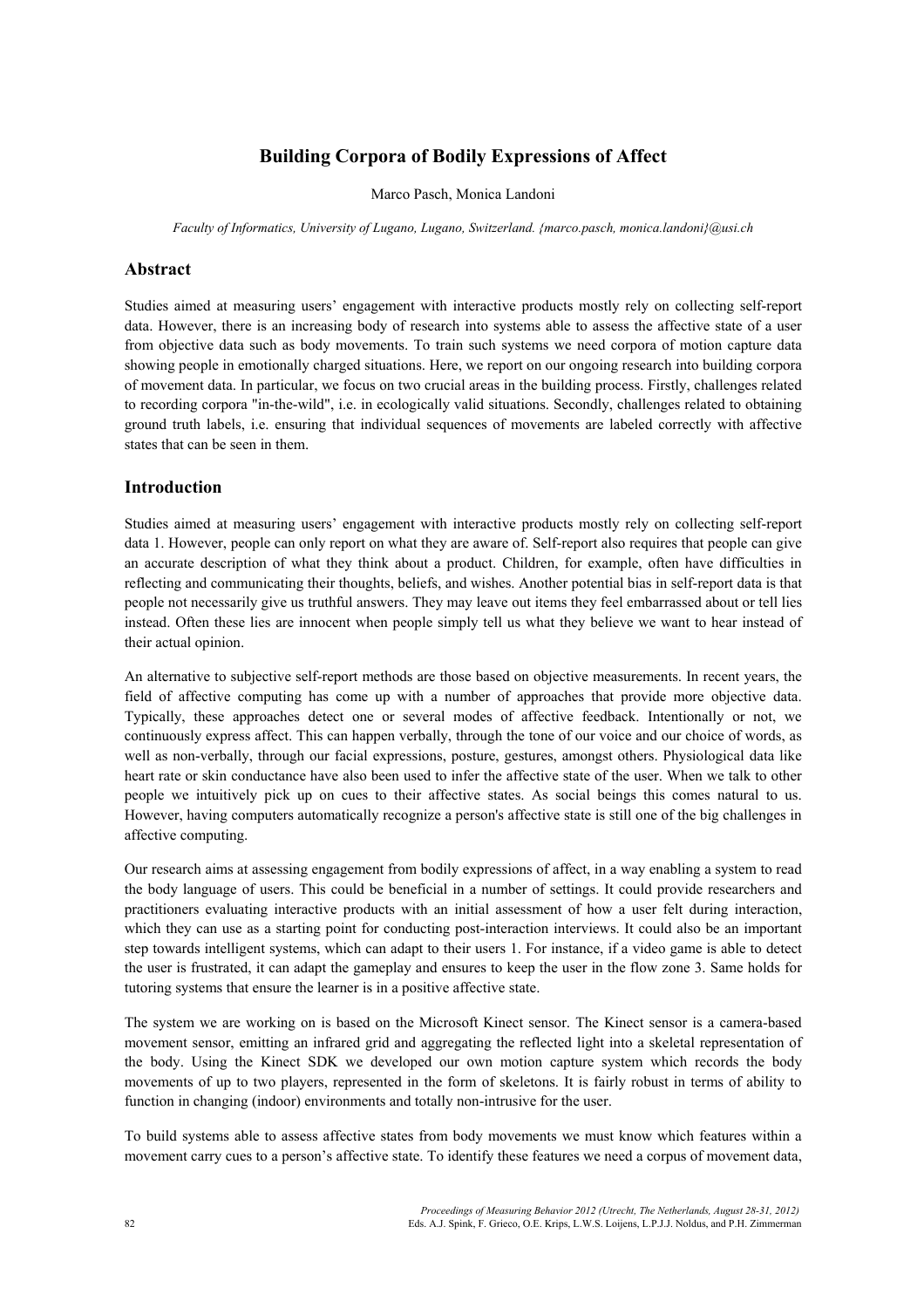i.e. must record movement data and label it with the according affective state. Existing corpora of affective behavior usually consist of acted data, which means they often show exaggerated movements done by people who were instructed to depict a particular affective state in a lab environment. However, for affective computing to advance it is important to move from acted data to data obtained from people actually feeling the expressed affective states in ecologically valid environments 4.

Apart from recording "in the wild", we also must ensure that the data is labeled as accurate as possible.

### **Observing movement and affective behavior**

We conducted initial observations of children playing active video games in a primary school in southern Switzerland. Observing children in a school is a perfect scenario for us, as the school is a very natural environment for its students. After establishing a contact, we conducted observations in the setting of the school's after-school program as well as physical education classes.

The after-school program is a playful setting, where children can spend their time doing homework or play games under supervision until their parents come to pick them up. The physical education class is a formal setting and comes with the great advantage that a central learning objective of this class is for children to learn how to deal with positive and negative emotions, which makes it an ideal scenario for our study.

In both settings we introduced a Nintendo Wii console and observed how children play the Wii Sports games, a set of games simulating tennis, bowling, baseball, and boxing. We also videotaped some of the observation sessions of the physical education classes and reviewed the videos with the teacher. This revealed that we can observe three classes of movements: task-related movements, affective expressions, and social behavior.

Task-related movements are all movements that have to do with playing the game. In the context of the Nintendo Wii this means mostly swings of the arms and flicks from the wrists. Obviously, these movements do also carry affective information. We can observe from the way a child executes, for example, the throw of a bowling ball whether he/she is joyous because the last throw was a strike, or whether he/she was just embarrassed by classmates prior to the throw.

Affective expressions are movements that have no utilitarian function and that only serve the communication of affective states. An example for this is a child throwing his/her hands in the air after scoring a strike in bowling. Another example is a child walking spiritlessly away from the console with hanging shoulders after loosing a game. There is obviously a social component present in that the expression of affect has a social function, such as eliciting sympathy when feeling sad. In fact, most affective expressions happen in a social context. When there is no recipient present, we feel less need to communicate our affective states. Our third class of movements is social behavior. Here, movements have no utilitarian function and are also not primarily communications of affect. We see for instance one girl hugging another girl in a gesture of empathy or a boy putting an arm around another boy to express their friendship.

### **Recording movement data "in-the-wild"**

An important requirement for this is ensuring that the data is obtained from a naturalistic setting. This means that the data comes from people expressing real, i.e., actually felt, affect rather than simply portraying affective states. It also means that we capture the data in an environment that is familiar to people from whom we obtain it. Ideally, it also means they are doing things they are familiar with. In essence, we try to reduce a potential novelty effect and a feeling of insecurity due to alien circumstances as much as possible.

We are currently piloting a study aimed at capturing movement data for which we return to the aforementioned school. Apart from the school being a familiar environment, this setting comes with the advantage that the children there are already used to our presence. Similar to our previous observations, we want the children to engage in playing active video games as the Nintendo Wii. From our observations we already know that the Wii games are known to most of the children. So also the use case is familiar for them.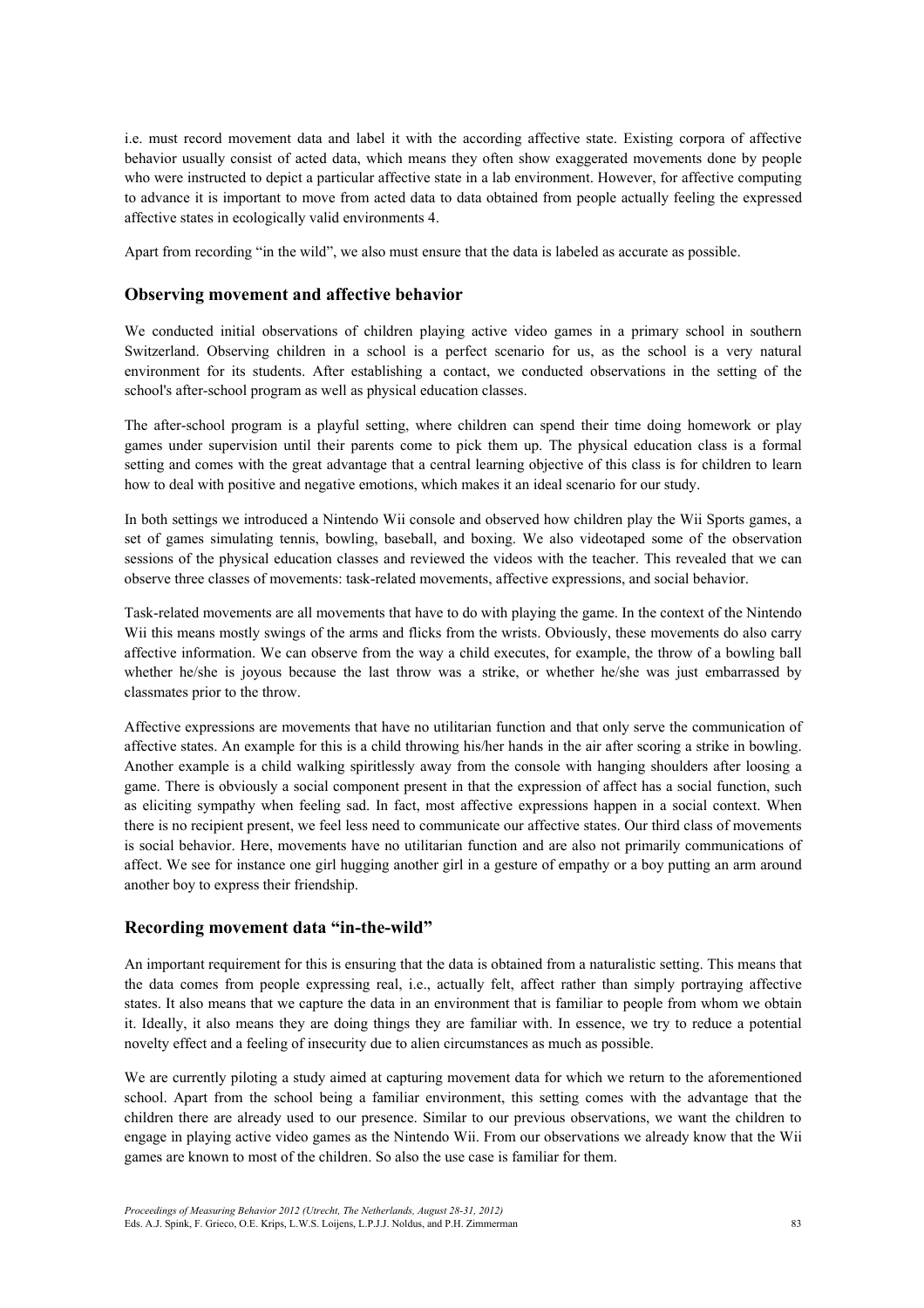Children will be playing in couples with Wii Sports games of their choice, playing in a competitive fashion and asked a few questions at the end of a session. Here we want to know how they feel during playing so that we can match their subjective experience against direct observations and the teacher's analysis of the whole experience. In addition to recording movements with the Kinect based recognition system we will video tape the session for later analysis.

Having the teacher on board and enthusiastic to take part in the study is invaluable for us. Not only his professional knowledge on student behavior, but also the fact he has known most of the students since they enrolled in the school has already provided us with many insights during our initial observational study. One of the main learning goals of the physical education syllabus is for students to learn to identify and control their emotions. So our study does not interfere with the class' activities, it may actually provide the teacher with new insights and aid achieving the learning goals.

## **Labeling data**

In order to be able to use the motion capture data for training and testing an affect recognition system, we need to label individual sequences with what affective state can be seen in them. In affective computing, this process is known as ground truth labeling.

As the labels are the benchmark that a system is tested against, it is an important step for the creation of affect recognition systems. Usually, labels are obtained from letting observers rate the sequences and for instance by majority vote assign a label to each sequence. Our own labeling procedure will involve two researchers assigning labels and discussing those with the expert (teacher) in order to validate these. We will develop an appropriate coding protocol to be followed by all human judges involved.

However, we argue that this common practice of ground truth labeling can introduce biases. Often judges are recruited from colleagues of the researchers. This can introduce a population bias into the ratings and makes a generalization to how people in general rate expressions of affect difficult.

Because of this we want to explore how emerging methods such as crowdsourcing can help in improving ground truth labeling. Crowdsourcing here means letting a large population of observers rate the sequences online. This way we can include a bigger population from a wider background into the rating process. However, this also means letting go of a controlled environment where we have no control over the circumstances in which the observers rate the sequences. Still, we believe that exploring different rating schemes is an undertaking worthwhile. Ideally we can find more robust rating schemes. For the very least, we hope this can inform researchers in developing future corpora.

## **Conclusion**

We described our ongoing research into building an automatic affect recognition system based on body movements. In particular, we discussed the necessity of corpora of annotated movement data that shows affective behavior of humans in naturalistic settings for training such systems as well as requirements towards building them. Once we have recording and labeled the data, we plan to make it available to other researchers. Existing corpora of affective behavior usually consist of acted data, which means they often show exaggerated movements done by people who were instructed to depict a particular affective state in a lab environment. However, for affective computing to advance it is important to move from acted data to data obtained from people actually feeling the expressed affective states in ecologically valid environments. We believe our corpus can help other researchers to test their systems with more valid data than what is available today.

## **References**

1. Bargas-Avila, J. A., Hornbæk, K. (2011). Old wine in new bottles or novel challenges? A critical analysis of empirical studies of user experience. *Proceedings of the 2011 annual conference on Human factors in computing systems (CHI'11)*, ACM Press, pp. 2689–2698.